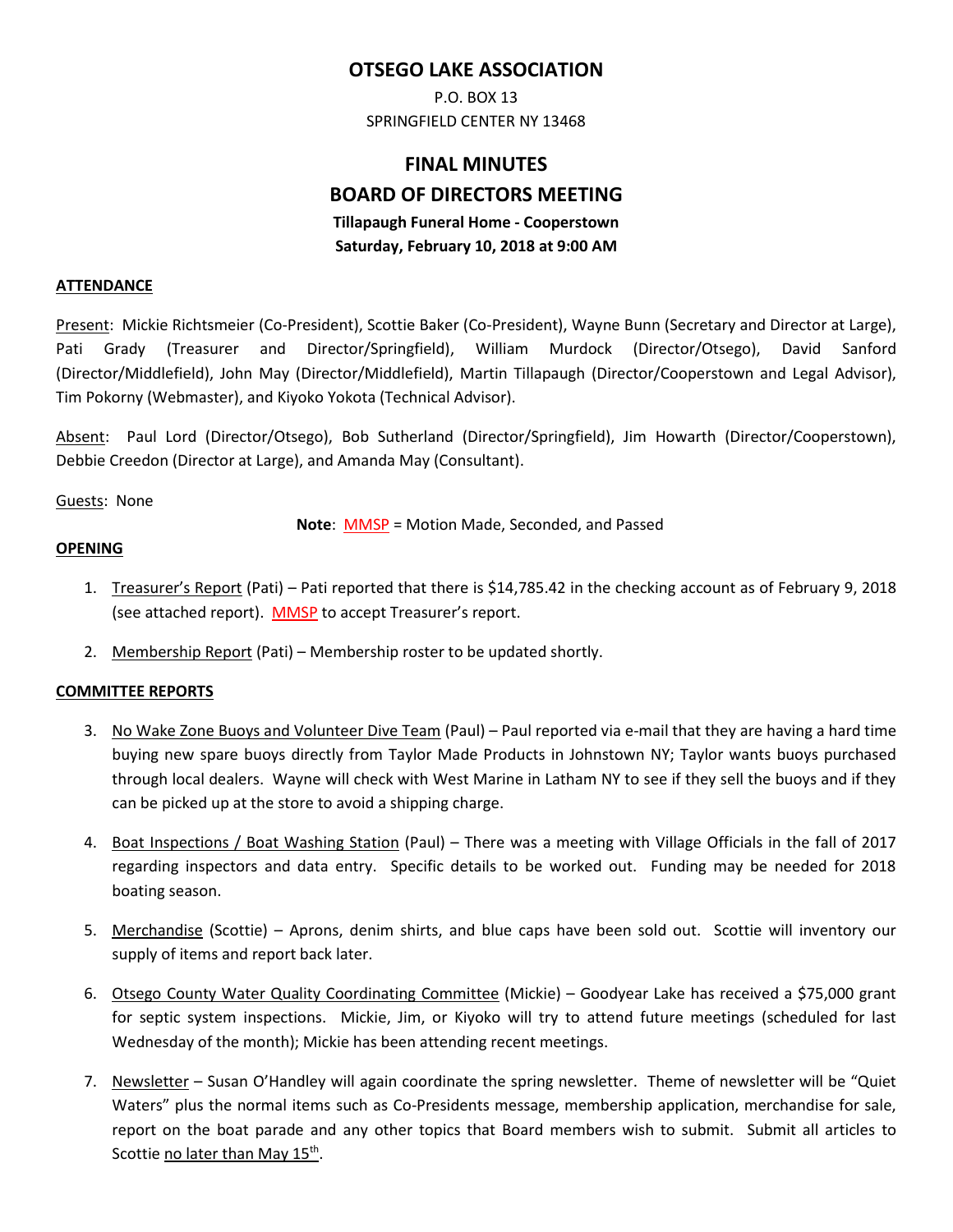- 8. Website (Tim) Everything is up to date and OK. Tim uses Google Analytics to track OLA website usage to determine how many "hits" are made on the website. For the period January 1, 2017 to December 31, 2017, there were a total of 1041 sessions with 1404 pageviews by 814 users. Tim uses the MailChimp tracking program to send out the newsletters and electronic news/updates – approximately 60% of those recipients are opening the e-mails sent. Tim recently established a page that now shows links to every photo page on the website (previously, these photo links were randomly spread out all over the website). Eventually, he will link the icons/photos that appear on the right side of the website to information/links on boating, fishing, wildlife, and parks on/near the lake.
- 9. Coordination with Other Organizations: OCCA, Otsego 2000, and OLT (Board) Mickie and Scottie will continue to work with these organizations; need to mention Otsego 2000 in OLA spring newsletter (if not mentioned in the fall 2017 newsletter) regarding their future funding for the boat washing station.
- 10. Boat Parade (Wayne) Fifth Annual "We Love Our Lake" Boat Parade will be held around the 4<sup>th</sup> of July holiday which falls on a Wednesday in 2018. The Boat Parade Committee, to be chaired by Wayne again, will decide the specific date and time. Mickie has the names of some new people who would like to be on the Boat Parade Committee.
- 11. Annual Meeting (Bob) Scheduled for August 11, 2018 at Glimmerglass (Opera) Festival pavilion. The Annual Meeting Committee, to be chaired by Bob again, will meet shortly to work out the details and topics. Suggested dates to meet at Bob's house, where Bob will prepare a breakfast for all who attend, are February 17th, February 24th, or March 3<sup>rd</sup>. A sign-up sheet with these three dates was passed around the table.
- 12. NYSFOLA (Mickie) The annual conference will be held on May  $4<sup>th</sup>$  and  $5<sup>th</sup>$ , 2018 in Lake George this year. MMSP for \$100 for annual dues. MMSP for reimbursement of registration fee for any OLA Board member who wishes to attend (does not include any mileage reimbursement or lodging costs).
- 13. Earth Festival (Mickie) Planned for Saturday April 21, 2018 at Milford Central School from 11:00 AM to 3:00 PM. MMSP for \$25 registration fee for OLA display. John, Martin, and Tim (maybe) will try to attend. Scottie will drop off and pick up merchandise but will not be able to stay during the day.

### **OLD BUSINESS**

- 14. Water Quality Monitoring Buoy Off Five Mile Point (Kiyoko) There was a discussion about adding a link to the OLA website to allow users to donate funding for this project. However, this may be somewhat complicated according to Kiyoko. No decision was made regarding this item.
- 15. Letter to New Lakeside Home Owners (Paul and Debbie) Paul and Debbie are working on a letter from OLA to be sent to all new lakeside home owners around Otsego Lake advising them to be aware of, and then follow, local Town regulations before they undertake any project. The letter could be distributed by the local real estate firms upon the closing of the property. Otsego County can also generate a list of properties that have just sold. David mentioned that the Village of Cooperstown has very specific regulations regarding septic systems that should be mentioned in the letter. This is a work in progress.
- 16. Letter to Renters and Motel Guests (Wayne and Debbie) Wayne and Debbie are working on a letter from OLA to be given to renters and motel guests on the lake advising them about boater safety and regulations, no wake zones, invasive species, etc. Debbie is away for the winter months so she and Wayne will work on it when Debbie returns to the lake in May.